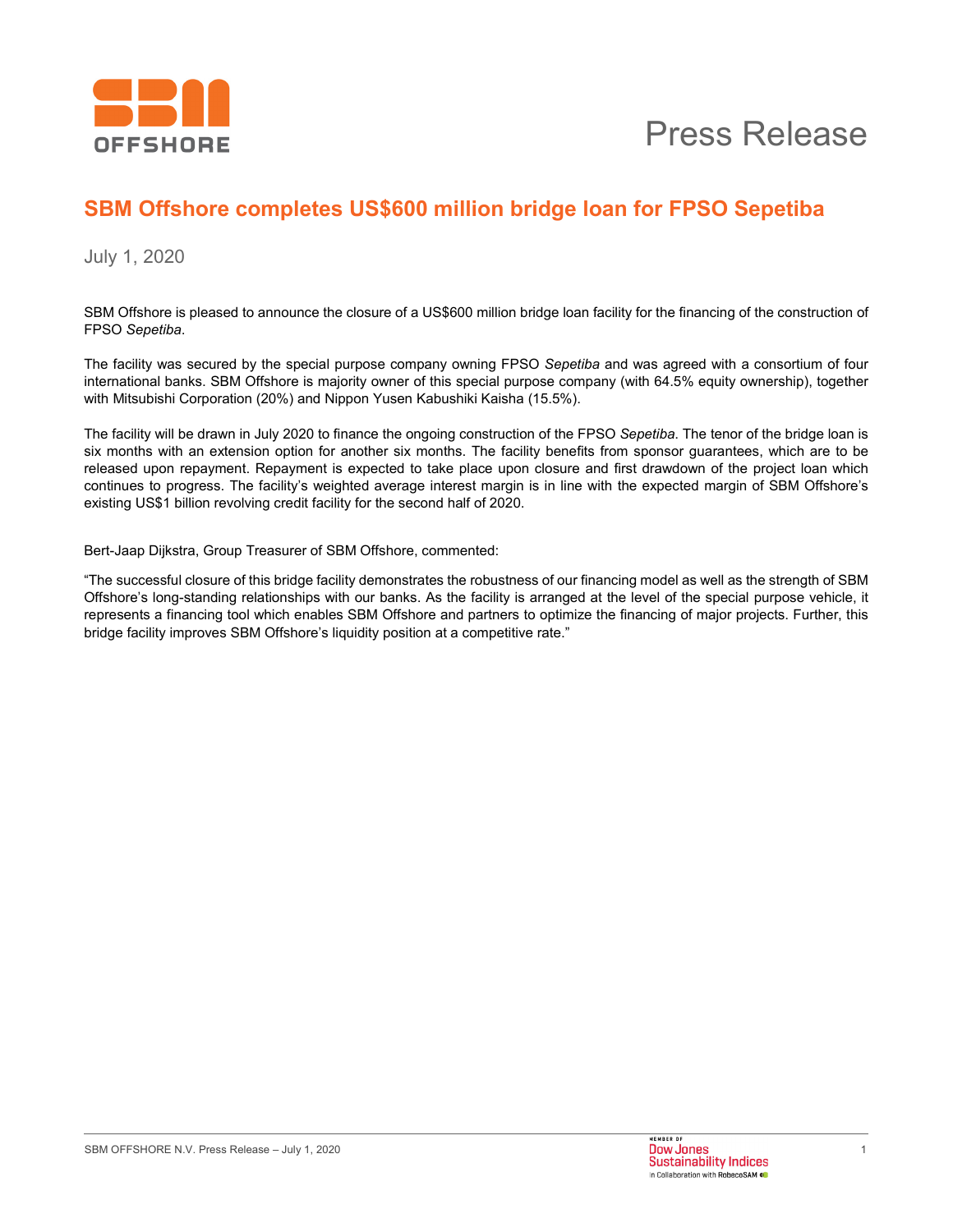

# Press Release

### **Corporate Profile**

The Company's main activities are the design, supply, installation, operation and the life extension of floating production solutions for the offshore energy industry over the full lifecycle. The Company is market leading in leased floating production systems, with multiple units currently in operation.

As of December 31, 2019, the Company employs approximately 4,450 people worldwide spread over offices in our key markets, operational shore bases and the offshore fleet of vessels.

SBM Offshore N.V. is a listed holding company headquartered in Amsterdam, the Netherlands. It holds direct and indirect interests in other companies.

Where references are made to SBM Offshore N.V. and /or its subsidiaries in general, or where no useful purpose is served by identifying the particular company or companies "SBM Offshore" or "the Company" are sometimes used for convenience.

For further information, please visit our website at www.sbmoffshore.com.

The Management Board Amsterdam, the Netherlands, July 1, 2020

| <b>Financial Calendar</b>                                                        | <b>Date</b>       | Year         |
|----------------------------------------------------------------------------------|-------------------|--------------|
| Half Year 2020 Earnings - Press Release                                          | August 6          | 2020         |
| Trading Update 3Q 2020 - Press Release                                           | November 12       | 2020         |
| Full Year 2020 Earnings - Press Release                                          | February 11       | 2021         |
|                                                                                  |                   |              |
|                                                                                  |                   |              |
| Annual General Meeting of Shareholders<br>Trading Update 1Q 2021 - Press Release | April 7<br>May 12 | 2021<br>2021 |